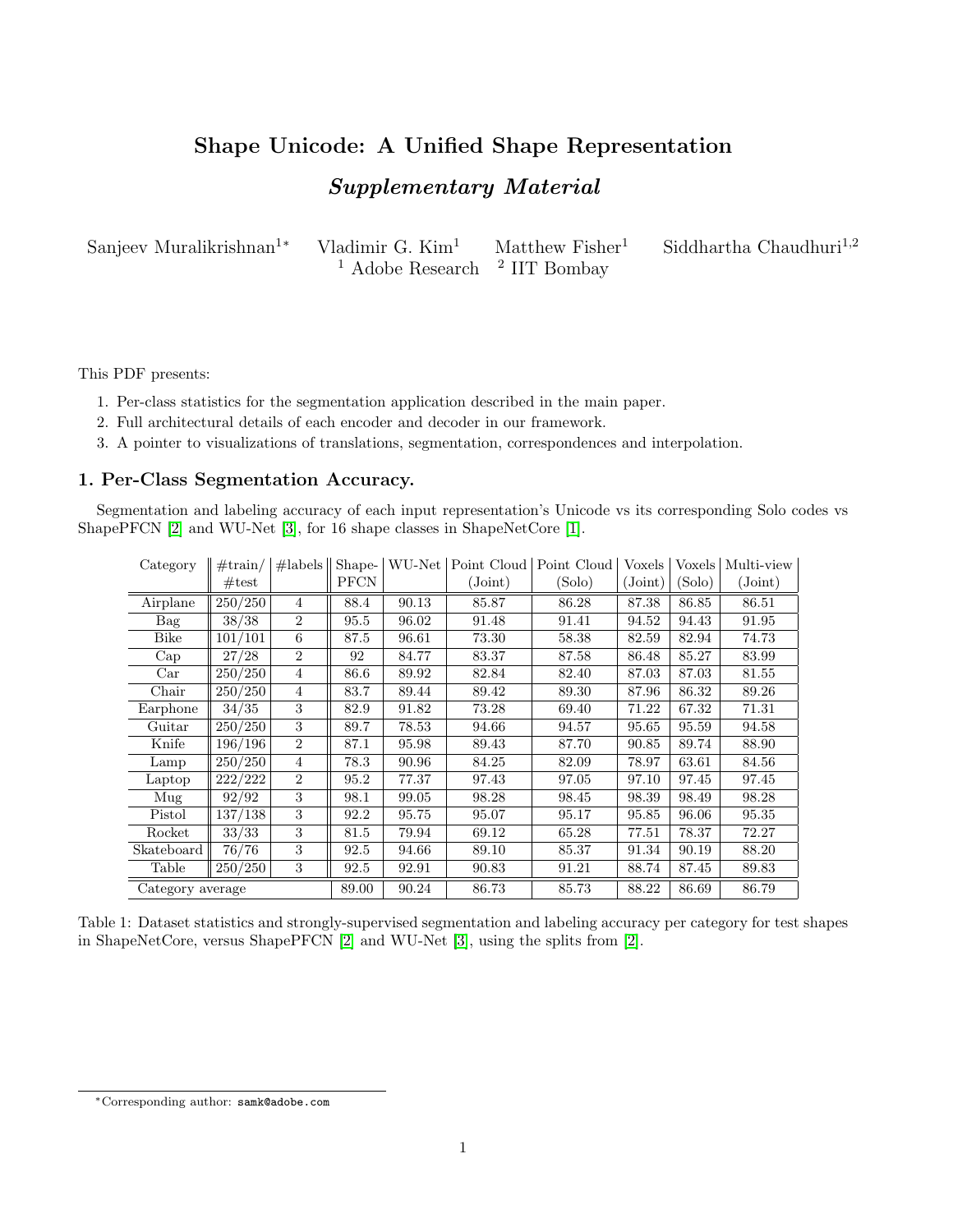## 2. Network Architectures

We now describe the encoder/decoder architectures for each representation, as used to learn Shape Unicode.

<span id="page-1-0"></span>

Figure 1: The voxel encoder takes a  $32<sup>3</sup>$  voxel grid as input and processes it through a series of  $4<sup>3</sup>$  convolutional layers that each output 2 channels. Each layer's output is concatenated with that of the previous layer, until the next lowres jump. The number inside each block at the bottom is the stride length used at that layer (same for each dimension); Low-res jump is done by using a stride length of 2. The figures at the bottom between layers are the output sizes of the layers. This network outputs a Mean and Standard Deviation using which we subsequently sample the joint code (Unicode).



Figure 2: The sampled 1024-dimensional code is rearranged into an  $8<sup>3</sup>$  grid with 2 channels. This is then processed through a series of transposed and regular convolutional layers. Each layer's output is concatenated with that of the previous layer, until the next high-res jump. Stride lengths are shown as in Figure [1,](#page-1-0) and stride 2 transposed convolutions are used for the high-res jump. This network outputs the reconstructed  $32<sup>3</sup>$  voxel grid.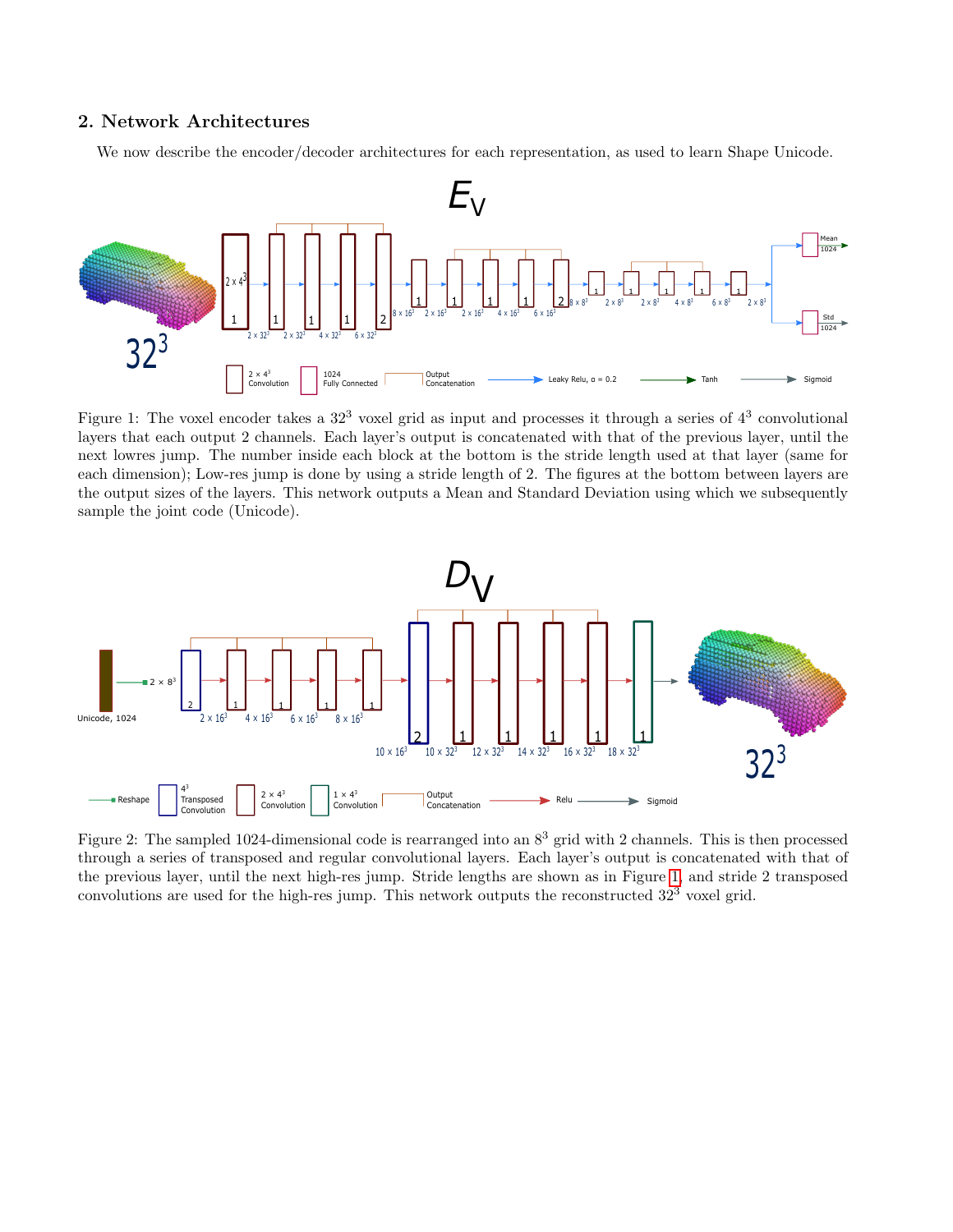<span id="page-2-0"></span>

Figure 3: The point cloud encoder takes a  $1024 \times 3$  point cloud (1024 points with 3 coordinates each) as input, which is processed through a series of convolutional layers. The hyper-parameters of each layer are shown above: the number above each layer is the filter size, the number at the bottom inside each layer is the stride length, and the one outside is the number of output channels. This network outputs a 1024-D feature for each point, after which a global max-pooling is performed to obtain a 1024-D intermediate shape code. Then, via fully connected layers, this network outputs a Mean and Standard Deviation using which the joint code can be sampled.



Figure 4: The sampled 1024-dimensional code is sent through a series of transposed convolutions with hyper-parameters indicated above, as in Figure [3.](#page-2-0) This decoder outputs the  $1024 \times 3$  reconstructed point cloud.